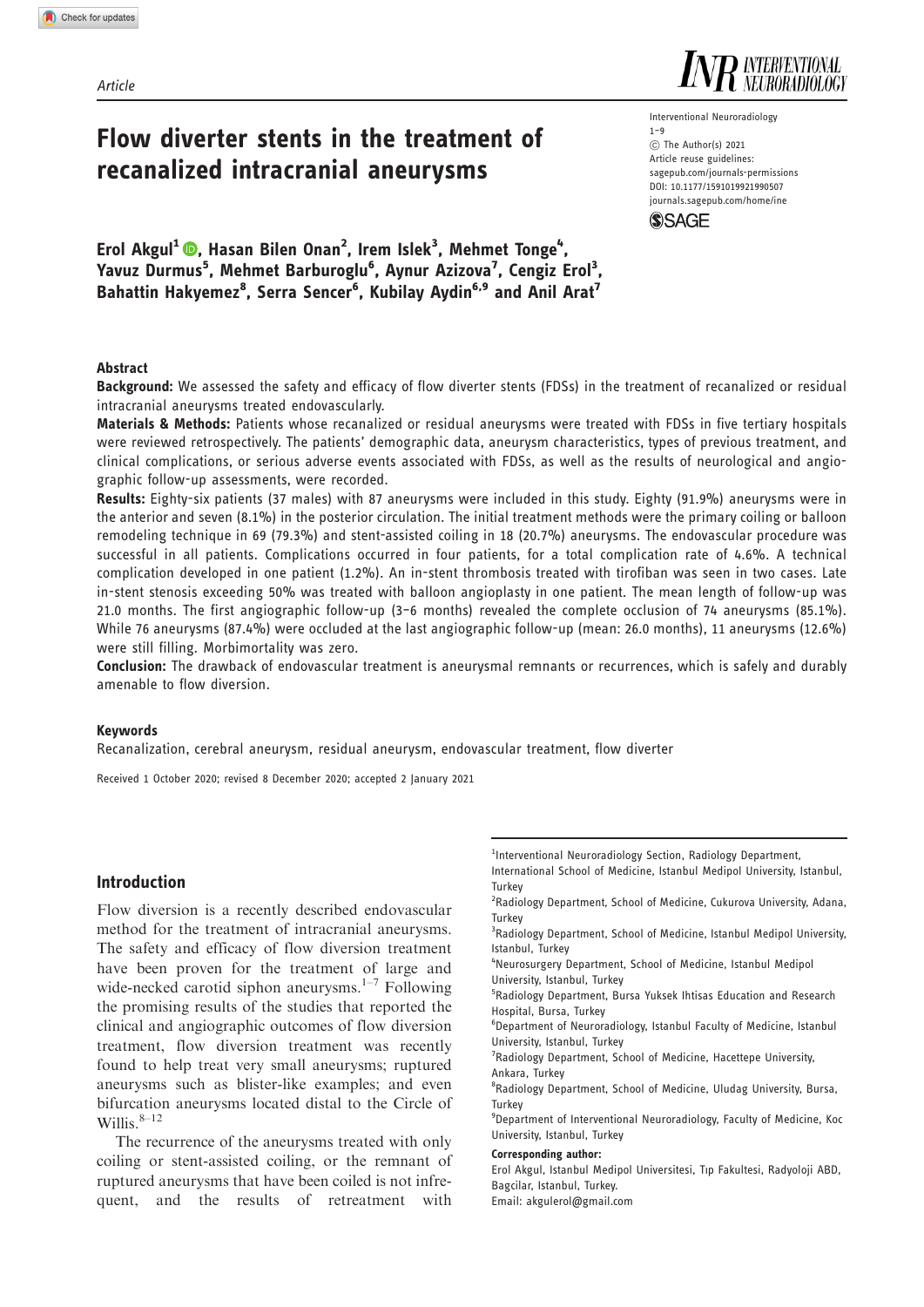conventional techniques are not satisfactory. The safety and efficacy of flow diversion in the treatment of almost any kind of aneurysm make it a salvageable treatment method for aneurysms.<sup>13</sup> However, data in the literature about the endovascular treatment of recanalized and residual aneurysms with flow diversion are limited.<sup>13–16</sup> In this retrospective, single-arm, and multicenter study, we assessed the safety and efficacy of the flow diverter stents (FDSs) for the treatment of recanalized or residual intracranial aneurysms that had been treated by endovascular techniques other than flow diverters.

# Materials and methods

# Patient selection

After obtaining institutional ethics committee approval, we retrospectively reviewed the databases of five centers to identify all patients with a recanalized or residual intracranial aneurysm who were treated between 2008 and 2019 with implantation of FDSs. The centers provided unidentified data only for patients who underwent a flow diversion treatment for the recanalized or residual aneurysms that had been previously treated with other endovascular techniques. In general flow diversion was preferred to treat recanalized sidewall aneurysms. However, some recanalized aneurysms treated by other techniques, including previously stented aneurysms in which the wall apposition of the stent was questionable, as well as the majority of the bifurcation aneurysms treated by crossing stents and finally those bifurcation aneurysms which were deemed to be amenable to durable occlusion with further coiling (with or without stent assistance) were not treated by flow diversion and hence were not included in the analysis. Patients with recanalized aneurysms after previous endosaccular treatments who are unlikely to be compliant with dual antiplatelet therapy were also not offered treatment with FDSs. The decision to perform any endovascular treatment including flow diversion was made in cases of a continuous increase of recanalized or residual part of the aneurysms treated with coiling or stent-assisted coiling. The patients' demographics, aneurysm characteristics, treatment histories, clinical complications, or serious adverse events associated with flow diversion, and the results of neurological and angiographic follow-up assessment were recorded. Aneurysm occlusion was evaluated as "complete" or "not".

#### Endovascular procedure

Although there were some differences in the endovascular procedures and follow-up protocols, the basic approach used by the participating centers was similar. All procedures were treated as elective, and patients were premedicated before the interventions. Depending on the preference of each center, daily 100–300 mg of aspirin, and either 75 mg of clopidogrel or 10 mg of prasugrel, was started at least 5 days before the endovascular procedure. The response to the clopidogrel/prasugrel was verified before the procedure with a point-of-care assay. Patients with an inadequate response to clopidogrel were switched to prasugrel with a starting daily dose of 10 mg. All endovascular procedures were performed under general anesthesia using a femoral approach. Systemic anticoagulation was initiated immediately after the insertion of a femoral introducer sheath with a bolus dose of 5000 IU of IV heparin or 70–100 IU/ kg heparin based on operator preference. The bolus dose was followed by a slow heparin infusion or a 1000 IU IV bolus dose per hour to maintain an activated clotting time that was approximately 2-fold greater than the baseline value. Access to the target artery (internal carotid or vertebral artery) was achieved with a neurovascular distal access catheter after a long sheath insertion. The distal tip of a 0.021– 0.027-inch microcatheter was positioned at the parent artery distal to the aneurysm neck. Then, an FDS [Silk, Balt, Montmorency, France; Derivo, Acandis, Pforzheim, Germany; Surpass, Stryker Neuroendovascular, Kalamazoo, MI, USA; FRED, Microvention Terumo, Tustin, CA, USA, Pipeline Embolization Device (PED), Medtronic Covidien AG, Paris, France] was deployed to cover the neck of the aneurysm. Expansion and wall apposition of the deployed stent was assessed under fluoroscopy and cone-beam CT if needed. In cases of incomplete stent expansion, we performed in-stent balloon angioplasty to achieve a full wall apposition; in one center, stenting with a non-FDS was used to treat malapposition. Post-procedural dual antiplatelet therapy was continued for 6 months and was switched to daily aspirin thereafter.

# Follow-up

At the end of the procedure, a cone-beam CT was performed to identify any procedural hemorrhagic complications before waking up the patient. The first follow-up digital subtraction angiography (DSA) was performed at 3–6 months. The second follow-up angiogram, either invasive or noninvasive, was performed at 9–12 months. Patients' neurological status was evaluated during discharge and at the angiographic follow-up using the mRS scale.

#### Statistical analysis

All data are presented as means and ranges for continuous variables and as frequencies for categorical variables. A Chi-square test was performed to test the significance of the differences between subgroups. The statistical analysis was performed using SPSS statistics (IBM, Armonk, New York).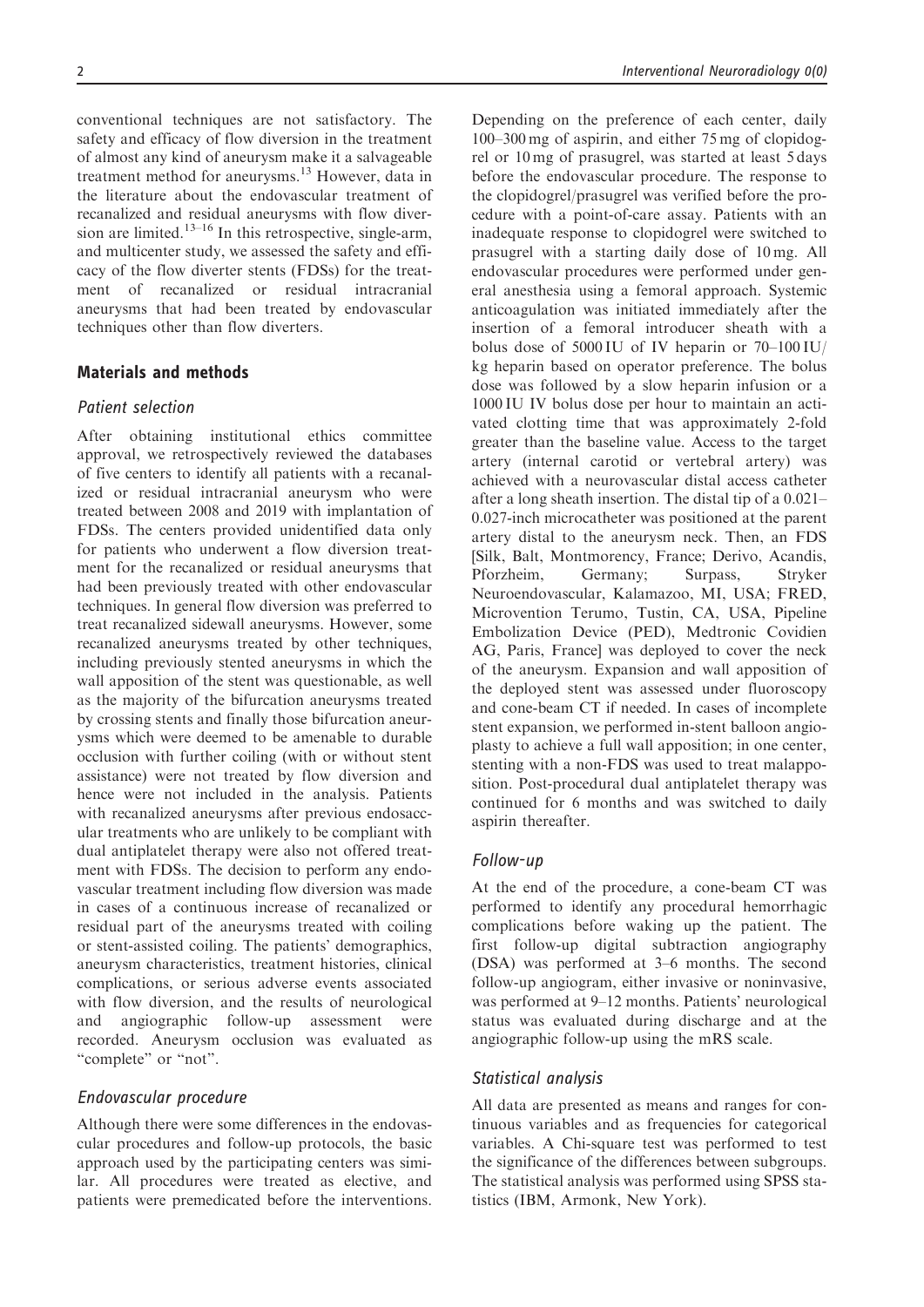#### Results

Eighty-six patients (37 males) with 87 aneurysms were included in this study. The mean age of the patients was 50.0 years (range, 11–78 years). Eighty (91.9%) aneurysms were in the anterior and 7 (8.1%) were in the posterior circulation. Detailed locations of the aneurysms and how they were previously treated are shown in Table 1, in addition to demographic features. The mean time between the initial treatment and FDS insertion was 21 months. The initial treatment methods were the primary coiling or balloon remodeling technique in 69 (79.3%) aneurysms and stent-assisted coiling in 18 (20.7%) aneurysms.

The endovascular procedure was successful in all patients. In four patients (4.6%), peri- and postprocedural complications were encountered. A technical complication developed in one patient (1.2%). In this patient, who had a posterior communicating artery ruptured aneurysm previously treated with only coiling, a Leo stent (Balt) was deployed telescopically inside the Silk stent to correct malapposition. The technical complications remained asymptomatic,

Table 1. Patient data and aneurysm characteristics.

|                              | N(9/6)             |
|------------------------------|--------------------|
| Number of patients           | 86                 |
| Age, years                   |                    |
| Mean                         | $50(11-78)$        |
| Sex                          |                    |
| Male                         | 37(43.0)           |
| Female                       | 49 (57.0)          |
| Recanalized aneurysms, total | 87 (100.0)         |
| Ruptured                     | 65 (74.7)          |
| Unruptured                   | 22 (25.3)          |
| Aneurysm initial size (mean) | $3-40$ mm $(10.3)$ |
| Treated with coils           | 69 (79.3)          |
| Treated with stent and coils | 18 (20.7)          |
| With braided                 | 9(50.0)            |
| With laser-cut               | 9(50.0)            |
| Aneurysm location            |                    |
| Anterior circulation         | 80 (91.9)          |
| ICA cavernous                | 2(2.3)             |
| ICA ophthalmic               | 41 (47.1)          |
| PComA                        | 17 (19.5)          |
| AChorA                       | 4(4.6)             |
| ICA terminal                 | 3(3.4)             |
| <b>MCA</b>                   | 8(9.2)             |
| <b>ACA</b>                   | 2(2.3)             |
| ACA, distal                  | 2(2.3)             |
| AComA                        | 1(1.1)             |
| Posterior circulation        | 7(8.1)             |
| PICA                         | 2(2.3)             |
| Vertebrobasilar              | 1(1.1)             |
| Basilar trunk                | 2(2.3)             |
| Basilar tip                  | 2(2.3)             |

N: number; ICA: internal carotid artery; PComA: posterior communicating artery; AChorA: anterior choroidal artery; MCA: middle cerebral artery; ACA: anterior cerebral artery; AComA: anterior communicating artery; PICA: posterior inferior cerebellar artery.

and the mRS scores of these patients remained zero at discharge. No hemorrhagic complications were detected on CT performed immediately following the procedure. We observed a periprocedural thrombotic complication in two patients (2.3%). Intraprocedural control DSA images revealed the development of an in-stent thrombus. Intra-arterial infusion of tirofiban through the microcatheter achieved complete resolution of the thrombus in both cases. These patients did not develop any neurological symptoms, and their mRS scores were zero at discharge. We observed a delayed complication in one patient (1.2%), who had a recanalized ICA ophthalmic segment aneurysm treated with a Silk stent, 1 year later. The follow-up DSA examination of this patient revealed in-stent stenosis  $(>50\%)$ , which responded well to balloon angioplasty. The morbimortality was zero. Table 2 shows the procedural and follow-up data, as well as complications. At least one angiographic follow-up was performed in all patients. The mean length of follow-up was 26.0 months (range, 3–92 months). The first angiographic follow-up (3–6 months) revealed the complete occlusion of 74 aneurysms (85.1%). While 76 aneurysms

Table 2. Procedural and follow-up data, and complications.

|                                                | N (mean or $\%$ )    |                 |
|------------------------------------------------|----------------------|-----------------|
| FDSs, total used                               |                      | 87 (100.0)      |
| Silk                                           |                      | 60(69.0)        |
| Derivo                                         |                      | 9(10.3)         |
| <b>Surpass</b>                                 |                      | 7(8.1)          |
| <b>FRFD</b>                                    |                      | 6(6.9)          |
| Pipeline                                       |                      | 5(5.7)          |
| Number of FD per aneurysm                      | 1.0                  |                 |
| Time between initial treatment and FDS (month) |                      | $2 - 96$ (21.0) |
| Follow-up duration, angiographic (month)       |                      | $3-92(26.0)$    |
| Closure rate, at 3-6th month                   |                      |                 |
| Complete                                       |                      | 74 (85.1)       |
| Incomplete                                     |                      | 13 (14.9)       |
| Closure rate, overall                          |                      |                 |
| Complete                                       |                      | 76 (87.4)       |
| Aneurysm initial size                          |                      | $3-40(10.0)$    |
| Incomplete                                     |                      | 11(12.6)        |
| Aneurysm initial size                          | $4 - 35$ mm $(14.7)$ |                 |
| Closure rate in coiled aneurysms               |                      |                 |
| Complete                                       |                      | 62(89.9)        |
| Incomplete                                     |                      | 7(10.1)         |
| Closure rate in stented aneurysms              |                      |                 |
| Complete                                       |                      | 14 (77.8)       |
| Incomplete                                     |                      | 4(22.2)         |
| With braided stent                             |                      | 1(25.0)         |
| With laser-cut stent                           |                      | 3(75.0)         |
| Complications, total (per patient)             |                      | 4(4.6)          |
| Technical                                      |                      | 1(1.2)          |
| Stent thrombosis                               |                      | 2(2.3)          |
| Stent stenosis                                 |                      | 1(1.2)          |
| Morbidity                                      | 0                    |                 |
| Mortality                                      | 0                    |                 |

N: number; FDS: flow diverter stent.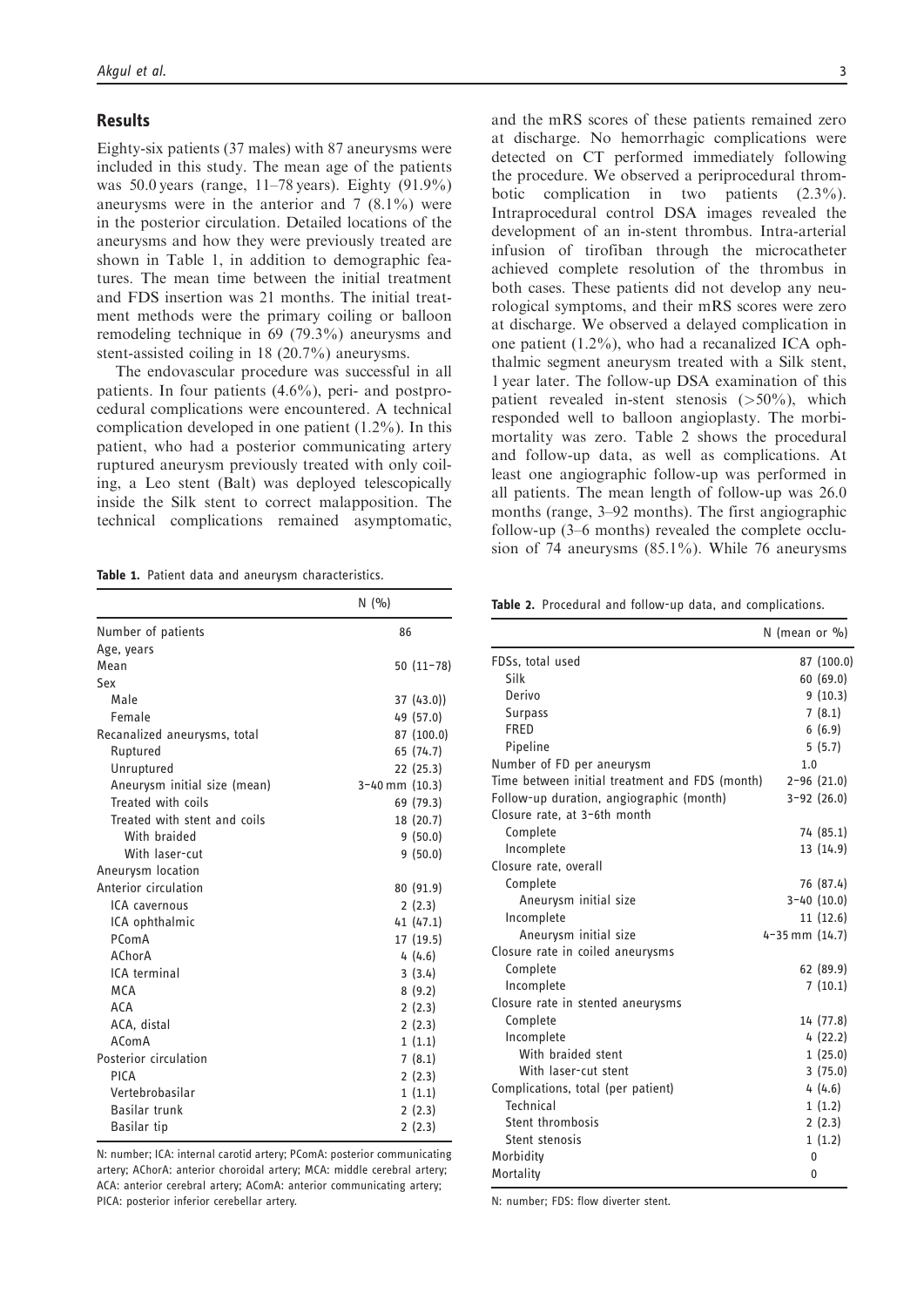(87.4%) were occluded at the last angiographic follow-up (3–92 months, mean: 26.0), 11 aneurysms (12.6%) were still filling. The mean follow-up time of five of 11 aneurysms with the persistent filling was 16 months (range, 3–33 months). The locations of the aneurysms that still had not occluded completely were the internal carotid artery ophthalmic segment in four, the posterior communicating artery in two, the middle cerebral artery in two, the anterior cerebral artery in one, and the basilary tip in two patients. Table 2 also shows the closure rates for each subgroup of patients when the patients were grouped with regard to the initial treatment type.

Chi-square tests performed for closure rates of subgroups showed no significant differences among them (p: 0.231).

Figures 1 and 2 show representative cases.

# **Discussion**

Unlike endosaccular treatments, parent artery endoluminal reconstruction with FDSs for the treatment



Figure 1. Recanalization after coiling: A patient with a ruptured right internal carotid artery (ICA) ophthalmic segment aneurysm: Axial CT slice (a) showed the aneurysm and frontal hematoma adjacent to the aneurysm. A large ICA ophthalmic segment aneurysm projecting cranially was seen on lateral 2 D (b) and 3 D (c) angiograms. There was also a small aneurysm bleb (c, arrow) just before the ophthalmic artery on the medial wall. The aneurysm was treated with coil embolization, and a small remnant was left in the neck (d). Six-monthfollow-up angiograms revealed significant recanalization in the ruptured one (e) and some growth of the small aneurysm (f, arrow). The recanalized part and the small aneurysm were treated with a Silk flow diverter without coiling (g). While angiograms performed 6 (h) and 12 (i) months later showed a small aneurysm filling at the neck, angiograms after 18 (j) and 66 (k, l) months showed complete closure of the large and small aneurysms (m).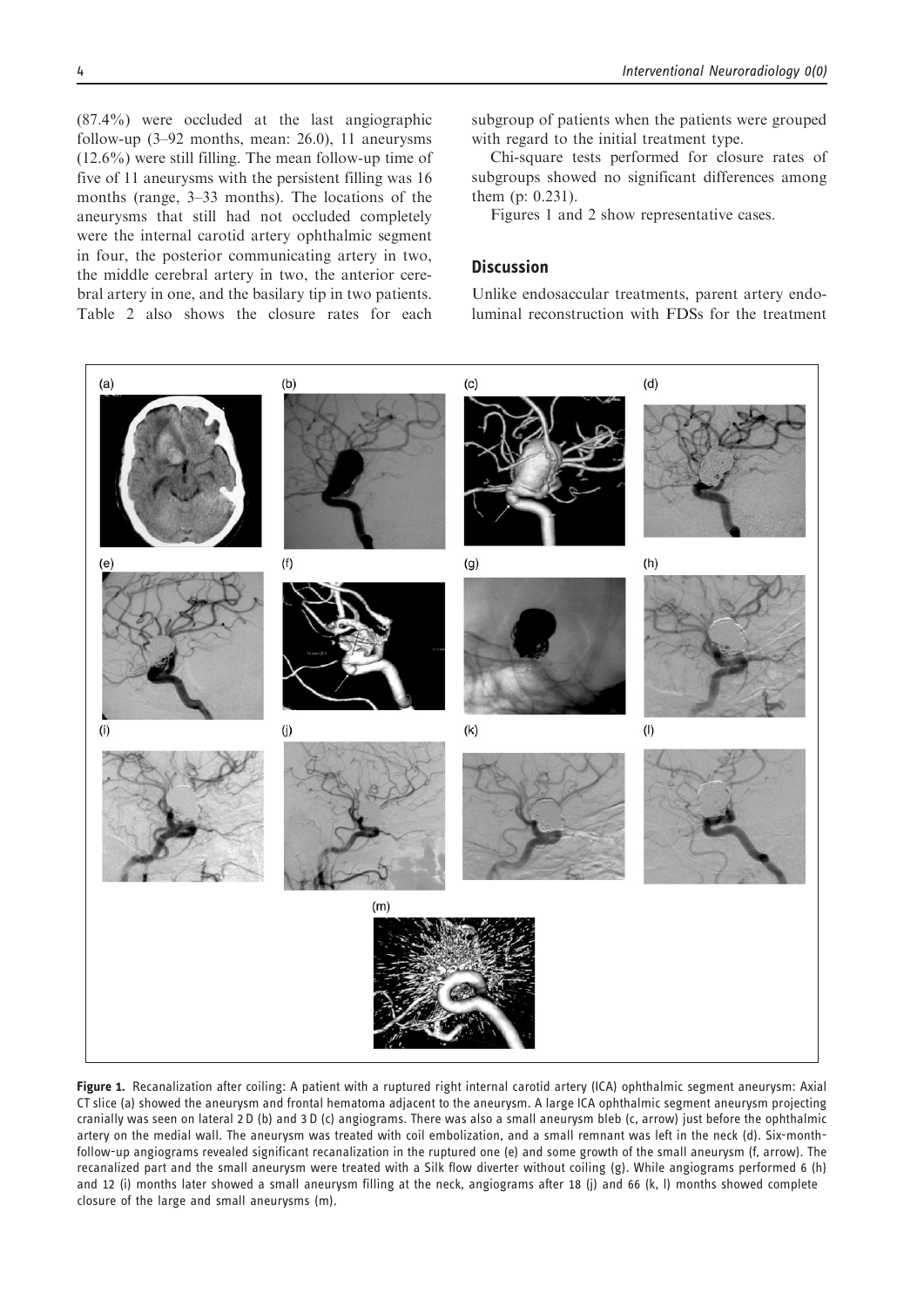

Figure 2. Recanalization after stent-assisted coiling: A patient with a ruptured basilar tip aneurysm: A sagittal CT section (a), CT angiography (b), and DSA (c) showed subarachnoid hemorrhage next to the aneurysm and inside the ventricles (a), and wide-necked saccular aneurysm that bilateral posterior cerebral and superior cerebellar arteries came out from the aneurysm neck (b). The aneurysm was completely coiled with a remodeling balloon (d). A large recurrence at the aneurysm neck six months later was seen (e) and treated with Y-stent-assisted coiling (f) using two Neuroform Atlas stents (Stryker). Arrows in (g) denote the proximal (black) and distal (white) markers of the stents. In the same session, the patient's small, right middle cerebral artery bifurcation aneurysm was also treated with stent-assisted coiling using the same stent, Neuroform Atlas (not shown here). Follow-up DSAs performed 6 and 12 (h) months later showed a recanalization increasing. This recanalization was treated with stent-assisted coiling using two telescoped Leo stents (Balt) extending from the basilar artery to the left posterior cerebral artery (i, j). Recanalization and growth of the aneurysm were seen again on 6- and 18-month angiograms (k, l). This time, the aneurysm was subtotally embolized (m), and a Pipeline Shield flow diverter (Medtronic) was inserted from the basilar artery to the left posterior cerebral artery, inside the telescopically deployed Leo stents (n). Remnant growth of the basilar tip (o) was seen on follow-up angiograms performed 6 months later.

of aneurysms results in a gradual yet more complete aneurysm obliteration, especially in large and giant aneurysms. As shown in many previous studies,  $17-19$ it is expected that the branches originating from the area covered by the FDS remain open.

An inflammatory reaction occurs due to the flow stasis inside the aneurysm, then thrombosis and healing of the aneurysm are accomplished.<sup>17</sup> The stent aids in neointimal proliferation and remodeling of the parent vessel simultaneously. In studies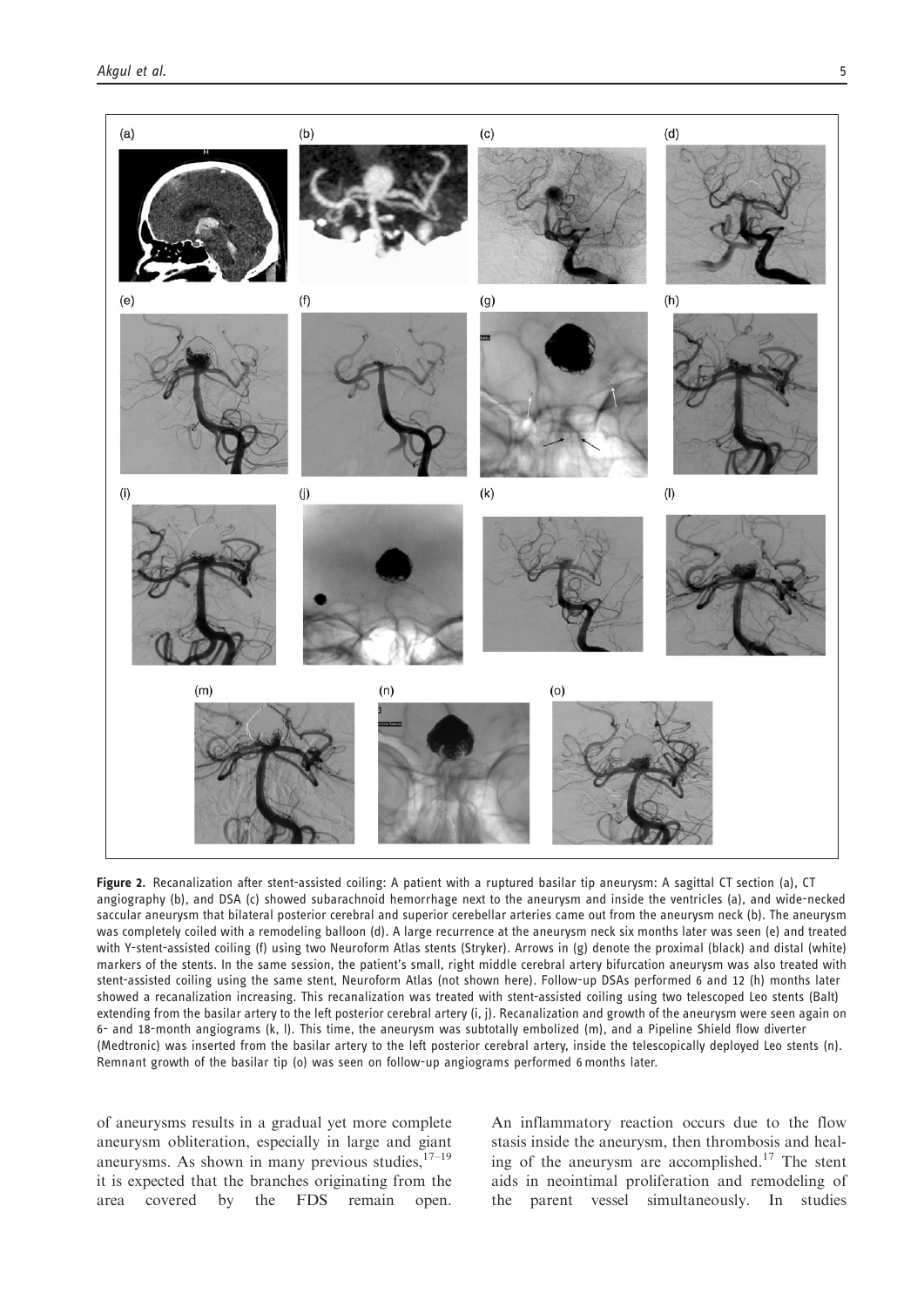investigating the efficacy and safety of FDS, excellent results were obtained, and these studies led to increased utilization of FDSs in a wide range of aneurysm types.<sup>18,19</sup> In addition to the intracranial complex, wide-necked large and giant, fusiform, blister and bifurcation aneurysms,  $8,10,12,20,21$  another accepted FDS indication of the aneurysm treatment, the efficacy and safety of which were shown by some studies, is the recanalized and residual aneurysms previously treated with other techniques, coiling or stentassisted coiling.13,15,16,22–24 When complete aneurysm occlusion is obtained with FDSs, recanalization is rare. This feature is a valid reason for choosing them for recurrent or residual aneurysms<sup>25</sup> because the recanalization of coiled or stent-assisted-coiled aneurysms is not negligible. About 20% of coiled aneurysms<sup>26</sup> and  $12\%$  of stent-assisted-coiled ones recur, $27$  and half of all recurrences require retreatment. Rebleeding from the aneurysms treated endovascularly with coiling or stent-assisted coiling is low but if it occurs, it may result in catastrophe. A study by Munich et al.<sup>28</sup> including 1292 aneurysms treated with primary coiling or stent-assisted coiling showed residual filling immediately after treatment in almost 50% (n: 626) of the cases. Of these aneurysms, 13 ruptured during the follow-up period (mean 7.3 mo) and 11 of them (84.6%) were ruptured aneurysms. They concluded that while unruptured aneurysms with a remnant after endovascular treatment had a very low risk of rupture  $(0.6\%)$ , ruptured aneurysms had a higher risk of rerupture (3.4%) from a neck remnant. In their systematic review and metaanalysis, given a 5% retreatment rate, Rizvi et al.<sup>29</sup> showed that spontaneous rupture of previously unruptured, small- and medium-sized, well-treated aneurysms was exceedingly rare (0.25%) after coiling. However, it should be taken into consideration that the retreatment of aneurysms after endovascular treatment due to the growing residual or recanalization prevents to be faced more reruptured cases. Therefore, in such conditions, retreatment of those aneurysms should be done, as in our cohort including the growing remnant and recanalized aneurysms that had mostly ruptured at presentation (74.7% of all cases). In a pooled analysis of three large studies by Kallmes et al.,<sup>30</sup> endovascular treatment of intracranial aneurysms with the PED was safe and effective with a combined major morbidity and neurological mortality rate of 7.1%. Because rerupture of the residual aneurysms is quite low when we compare the complication rate of endovascular treatment with FDSs, stable residual and recanalized endovascularly treated aneurysms can be followed under close attention. Beyond the serious life-threatening intracranial bleeding from aneurysms or brain parenchyma, or internal bleeding from other conditions such as epistaxis, melena, hematuria; minor bleeding or "nuisance bleeding" (that is, petechia, ecchymosis, and bleeding from small cuts or bruises) may require reducing the dose or cessation of the antiplatelet therapy.31 Several studies related to cardiac interventions requiring antiplatelet therapy have been published in recent years,  $32,33$  and a study by Pressman et al.<sup>31</sup> revealed that nuisance bleeding events occurred in one-third of the patients with intracranial aneurysms treated with PED on dual antiplatelet therapy; moreover, this was more common at older ages. So, nuisance bleeding after treatment with FDSs should be taken into consideration as well, especially in older patients, when endovascular treatment with FDSs will be decided.

How we treat recanalized aneurysms and those ruptured aneurysms that were suboptimally coiled in the acute phase to prevent rebleeding, without targeting an initial complete occlusion, remains a prob-<br>lem.<sup>13</sup> Retreatment of recanalized or residual Retreatment of recanalized or residual aneurysms treated endovascularly can be performed either microsurgically or endovascularly. However, there has been a tendency for the endovascular retreatment of these aneurysms due to surgical difficulties created by the previous endovascular procedure (presence of embolic materials, such as coils or stents). The presence of comorbidities in addition to the recurrent aneurysm and the presence of a recanalized posterior circulation aneurysm are additional reasons for preferring endovascular treatment. Microsurgery may be reserved for complex recanalized aneurysms that need an external-internal carotid bypass, in patients with uncorrectable coagulation disorders, or if antiplatelet agents are contraindicated.<sup>34</sup> Waldron et al.<sup>35</sup> treated 43 aneurysms with recanalized or residual aneurysms. Of these, 33 were managed with clipping, 7 were bypassed, and 3 were wrapped. While permanent morbidity was 2%, surgical mortality was 7%. However, with endovascular retreatment, morbimortality is very low in larger series.<sup>11,13,14,20,23</sup> In our study, which encompassed recanalized and residual aneurysms after endovascular treatment with FDSs, the overall aneurysm obliteration rate was 87.4%. Of the 11 incompletely occluded aneurysms, 3 were the bifurcation aneurysms. A side branch coming from the neck of the aneurysm might hinder the complete closure of the aneurysms. This is because the occlusion of the aneurysm depends on whether the territory supplied by this branch receives a collateral supply or not, as has been stated in some studies.<sup>12,36</sup> We noted a technical problem in one (1.2%) patient and stent thrombosis in two (2.2%) patients, but despite in-stent stenosis requiring balloon angioplasty at one year of follow-up, permanent neurological complications and mortality were zero. Table 3 shows a summary of the studies related to flow diversion in recanalized or residual aneurysms.

There have been a few studies focusing on the endovascular treatment of recanalized or residual aneurysms after coiling or stent-assisted coiling. In one such work, Daou et al.<sup>13</sup> treated 33 recanalized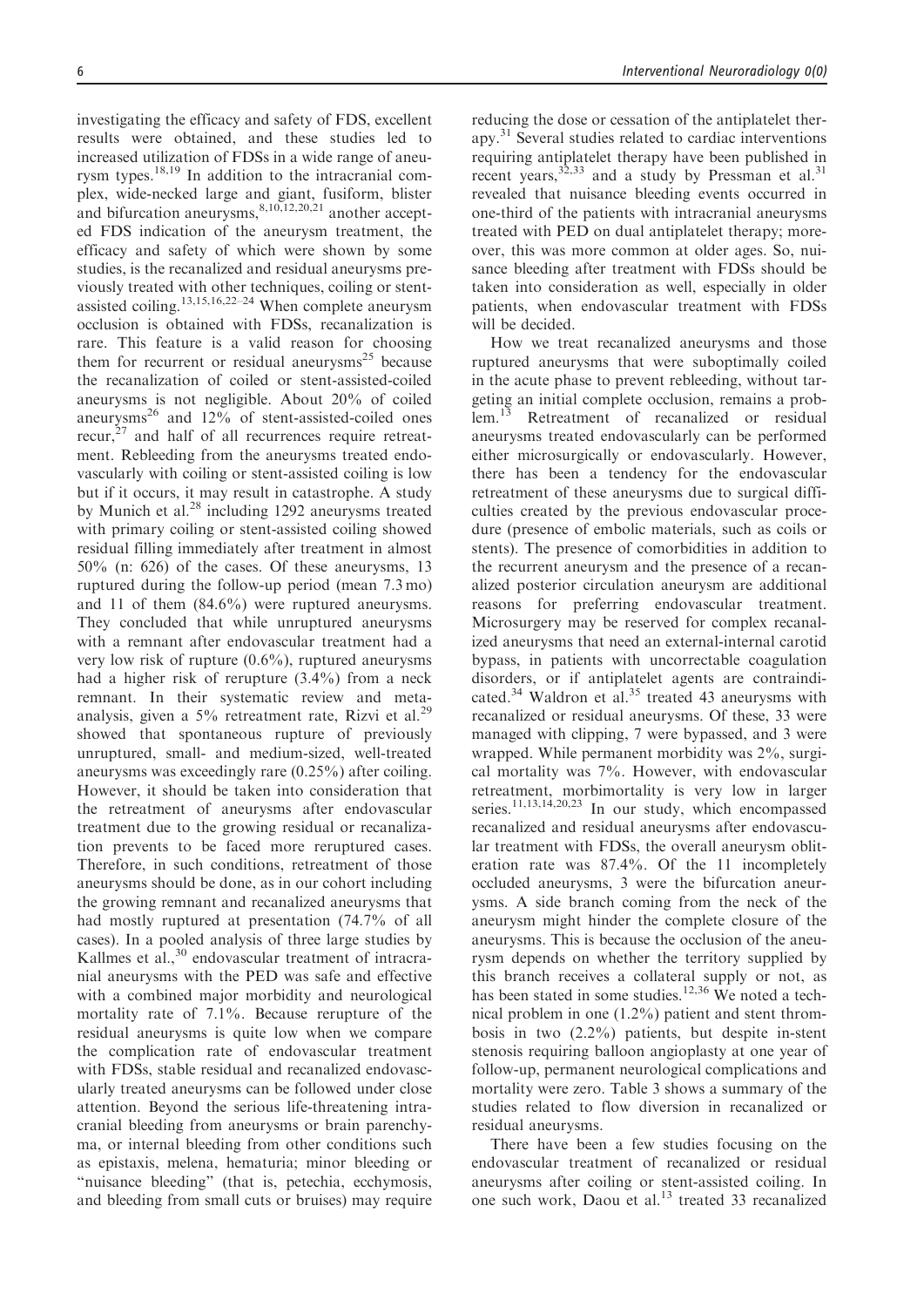| Study                          | N of<br>aneu. (P) | <b>Previous treatment</b> |                              |                          |                |                         | Complications (%)             |          |              |              |
|--------------------------------|-------------------|---------------------------|------------------------------|--------------------------|----------------|-------------------------|-------------------------------|----------|--------------|--------------|
|                                |                   | Coil                      | $Stent + coil$               | Surg.                    | FD             | Follow-up<br>period (m) | Complete<br>closure rate $(%$ | Tech.    | Morb.        | Mort.        |
| Benaissa et al. <sup>12</sup>  | 29 (29)           | 23                        | 6                            |                          | S, P           | $5(3-21)$               | 60.7                          | 12.7     | 17.2         | $\mathbf{0}$ |
| Dau et al. <sup>11</sup>       | 33 (33)           | 33                        | $\qquad \qquad \blacksquare$ |                          | P              | $8(6-16)$               | 76.7                          | 0        | 3            | 0            |
| Heiferman et al. <sup>22</sup> | 25(25)            | -                         | 25                           |                          | P              | 12                      | 38                            | 12       | 4            | 0            |
| Kühn et al. <sup>14</sup>      | 24(24)            | 18                        | $\overline{\phantom{a}}$     | 6                        | P              | 6                       | 66.7                          | 4.2      | $\mathbf{0}$ | 0            |
| Dau et al. $^{21}$             | 21(21)            | -                         | 21                           |                          |                | 10.4                    | 55.6                          | 0        | 9.5          | 4.8          |
| Dornbos et al. <sup>26</sup>   | 13(13)            | $\overline{7}$            | $2$ (FD)                     | 4                        | P              | $26.1(6-53)$            | 100                           | $\Omega$ | $\mathbf{0}$ | 0            |
| Zhang et al. <sup>24</sup>     | 8(8)              | 1                         | $\overline{7}$               | $\overline{\phantom{0}}$ | P              | $16.9(7-36)$            | 71.4                          | $\Omega$ | $\mathbf{0}$ | $\Omega$     |
| Bender et al. <sup>20</sup>    | 20(18)            | -                         | 20 (13 FD)                   | -                        |                | $13.1 (5-51)$           | 56.0                          | $\Omega$ | 5            | 5            |
| Park et al. <sup>23</sup>      | 17(17)            | $\overline{\phantom{0}}$  | 17                           | -                        | P              | $22(6-48)$              | 94.1                          | 0        | $\mathbf{0}$ | 0            |
| Current study                  | 87 (86)           | 69                        | 18                           |                          | S, D, SP, F, P | $21.0(2-96)$            | 87.4                          | 1.2      | $\mathbf{0}$ | 0            |

Table 3. Studies showing flow diverter treatment of residual or recanalized aneurysms treated endovascularly.

N: Number; aneu: Aneurysm; P: Patient; Surg: Surgery; m: Month, Tech: Technical; Morb: Morbidity; Mort: Mortality; S: Silk; P: pipeline; D: Derivo; SP: Surpass, F: FRED.

aneurysms after coiling. Their result was excellent, with a 76.7% complete and a 10% near-complete occlusion rate. Of these aneurysms, 53% were ruptured. They did not encounter any technical or neurological complications. In our series, which had a similar rate of coiled patients (79.3%), the angiographic cure rate was 87.4%, which is higher than that reported by Daou et al.<sup>13</sup> In fact, the rate of previously coiled ruptured aneurysms was similar to that found by other studies on the retreatment of a recanalized aneurysm.<sup>14,16,37</sup> This is to be expected, as endovascular treatment of a ruptured aneurysm with only coiling or balloon-assisted coiling may be regarded as rescue therapy. The main purpose of treating ruptured aneurysms in the acute phase is to prevent rebleeding. Therefore, aggressive coiling may not be warranted in an effort to decrease complications, reserving complete treatment for the chronic phase, in which there is a very low or no risk of rebleeding. Another reason for the increased rate of recanalized or residual aneurysms after coiling is the high rate of aneurysm recanalization (up to 50%) associated with coiling only.13,16,19

Some studies evaluated flow diversion treatment of recanalized, or remnant aneurysms seen after stentassisted coiling. According to the results of certain works, $19,22-24$  a stent seems to negatively affect the results, with occlusion rates from 38% to 65% and morbidity ranging from 0 to 14.3%. The stent increases technical problems, such as in-stent navigation and FD deployment. Incomplete FD opening caused by a previous stent results in additional complications. Additionally, the flow diversion effect may be reduced by the stent. In studies by Heiferman et al.,<sup>24</sup> Daou et al.,<sup>23</sup> Zhang et al.,<sup>34</sup> Bender et al.,<sup>22</sup> and Park et al.<sup>25</sup> post-stent recanalized or residual aneurysms were treated with FDSs. Although Heiferman et al.,<sup>24</sup> Daou et al.,<sup>23</sup> and Bender et al.<sup>22</sup> suggested a low obliteration rate (38%, 55.6%, and 56%, respectively) of post-stent recanalized aneurysms with flow diversion, in the studies by Zhang

et al.<sup>34</sup> and Park et al.,<sup>25</sup> the closure rate was fairly high, at 71.4% and 94.1%, respectively. In the current study, the closure rate of the subgroup of 18 previously stented aneurysms was 77.8%, better than those of previous works, with the exception of Park et al. Our study is unique in two aspects. First of all, none of the previous authors compared the results of FDSs in patients with different initial treatment modalities. Our statistical analysis showed no significant difference between subgroups treated with coiling and stent-assisted coiling. However, the rate of residuals after FDS placement for post-stent cases was numerically higher. Therefore, it is reasonable to state that either the presence of a previous stent does not affect the results of FDSs or the effect of the stent, if actually present, was not shown because the size of our cohort to date is not yet large enough to show a small difference. In either case, the decision to proceed with FDSs in post-stent aneurysms is not altered, given the lack of efficacy of other modalities. On the other hand, it should be noted that both in our series (treated with nine braided and nine laser-cut stents) and that of Park et al., who reported a higher rate of complete occlusion after stenting, not only laser-cut but also braided stents were used (six braided and six lasercut, stents) in contrast to the other papers mentioned above. Braided stents are well-known for their ability to appose the wall and may well be the underlying reason for the better results after retreatment with FDSs. The use of laser-cut stents in three of the four recanalized aneurysms treated with stent-assisted coiling supports this finding. The second difference is that the earlier reports included only the first generation of stents (Silk and Pipeline) only. Neurointerventional devices have improved rapidly in recent years, including new generation, less thrombogenic, easily deployable FDSs, distal access guiding and intermediate catheters, and highly sophisticated microcatheters.<sup>25</sup> This may also be a reason for the superior results obtained in our study, in which a wide range of devices was used (Table 3). Despite the remarkable size of our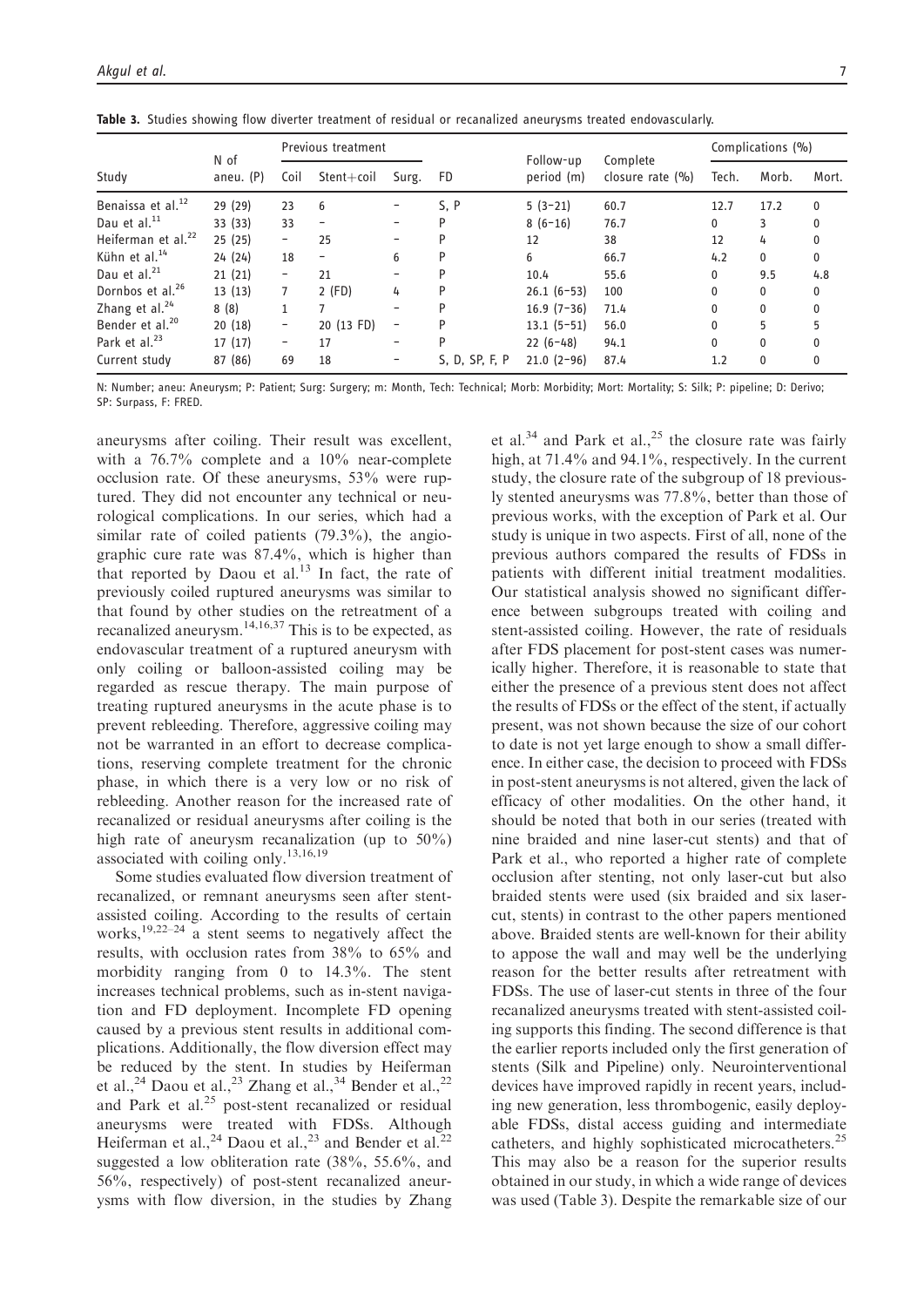cohort, more research is still needed to be able to prove this assumption due to the limited number of post-stent residual/recurrent aneurysms treated by FDSs reported to date.<sup>22,25</sup>

In the literature, the morbidity and mortality of aneurysm treatment with FDSs vary from 3% to 22.4%, and from  $0\%$  to  $8\%$ , respectively.<sup>17,30</sup> However, in the PREMIER study, Hanel et al.<sup>7</sup> showed that if the aneurysm size was small- or medium-sized (less or equal to 12 mm), the morbimortality was very low (2.4%). In our series, beyond a technical complication, we encountered two stent thromboses that were treated during the procedure without causing any neurological problems. Additionally, in one patient, in-stent stenosis necessitated balloon angioplasty 1 year after treatment. This did not lead to any neurological deterioration. Overall morbimortality was zero as in similar studies with FDS treatment of recanalized and residual aneurysms performed by Kühn et al., $^{16}$  Dornbos et al., $^{37}$  Zhang et al., $^{34}$  and Park et al.<sup>25</sup> However, in studies by Benaissa et al.,  $^{14}$  Daou et al.,  $^{23}$  and Bender et al.,  $^{22}$  while morbidity was between 3.0% and 17.2%, mortality was approximately 5% due to intracerebral hemorrhage and brain stem infarction that occurred in two patients in two separate studies. Although a direct comparison of complications in retreatments using FDS with aneurysms primarily treated by flow diversion is not appropriate, we can expect a lower rate of permanent neurological complications and mortality occurrence in retreatments. This may be because it is perhaps easier to deploy FDS in a previously placed stent scaffold, and no additional manipulation to fill the aneurysm with coils is required in most cases. Additionally, residual/recurrent aneurysms tend to be small and, generally, the vulnerable part of the dome of the aneurysms has been filled with coils. Therefore, no late aneurysmal hemorrhage is expected secondary to the aneurysm thrombosis. Although our study included large and giant aneurysms, the mean initial size of the aneurysms treated coiling or stent-assisted coiling was 10.3 mm (3–40 mm). We can assume that the residual/recanalized aneurysms were significantly smaller than the initial size. This assumption can explain the low rate of morbimortality in our cases, as found in the PREMIER study that showed lower morbimortality in small- or medium-sized aneurysms treated with FDSs than other FDS studies including large and giant aneurysms.<sup>7,30</sup>

# Study limitations

The study was retrospective and there was no control group. Aneurysms locations and FDSs used in the treatment were not standardized.

# Conclusion

FDSs are safe, effective, and feasible in the treatment of recanalized or residual intracranial aneurysms treated endovascularly. A low rate of complications makes flow diversion a preferred first-line treatment method in those aneurysms.

#### Authors' contribution

All authors aided in the collection of data. EA, BH, KA and AA wrote the article.

#### Ethical approval

Istanbul Medipol University Clinical Research Institutional Ethics Committee approval number: 10840098-604.01.01.E-9268

#### Declaration of conflicting interests

The author(s) declared no potential conflicts of interest with respect to the research, authorship, and/or publication of this article.

#### Funding

The author(s) received no financial support for the research, authorship, and/or publication of this article.

#### ORCID iD

Erol Akgul <https://orcid.org/0000-0003-0020-3759>

#### References

- 1. Nelson PK, Lylyk P, Szikora I, et al. The pipeline embolization device for the intracranial treatment of aneurysms trial. AJNR Am J Neuroradiol 2011; 32: 34–40.
- 2. Cirillo L, Leonardi M, Dall M, et al. Complications in the treatment of intracranial aneurysms with silk stents: an analysis of 30 consecutive patients. Interv Neuroradiol 2012; 18: 413–425.
- 3. Kallmes DF, Hanel R, Lopes D, et al. International retrospective study of the pipeline embolization device: a multicenter aneurysm treatment study. Am J Neuroradiol 2015; 36: 108–115.
- 4. Becske T, Brinjikji W, Potts MB, et al. Long-term clinical and angiographic outcomes following pipeline embolization device treatment of complex internal carotid artery aneurysms: five-year results of the pipeline for uncoilable or failed aneurysms trial. Neurosurgery 2017; 80: 40–48.
- 5. Briganti F, Leone G, Cirillo L, et al. Postprocedural, midterm, and long-term results of cerebral aneurysms treated with flow-diverter devices: 7-year experience at a single center. Neurosurg Focus 2017; 42: 1–8.
- 6. Cagnazzo F, Mantilla D, Rouchaud A, et al. Endovascular treatment of very large and giant intracranial aneurysms: comparison between reconstructive and deconstructive techniques – a meta-analysis.  $A J N R$ Am J Neuroradiol 2018; 39: 852–858.
- 7. Hanel RA, Kallmes DF, Lopes DK, et al. Prospective study on embolization of intracranial aneurysms with the pipeline device: the PREMIER study 1 year results. J NeuroIntervent Surg 2020; 12: 62–66.